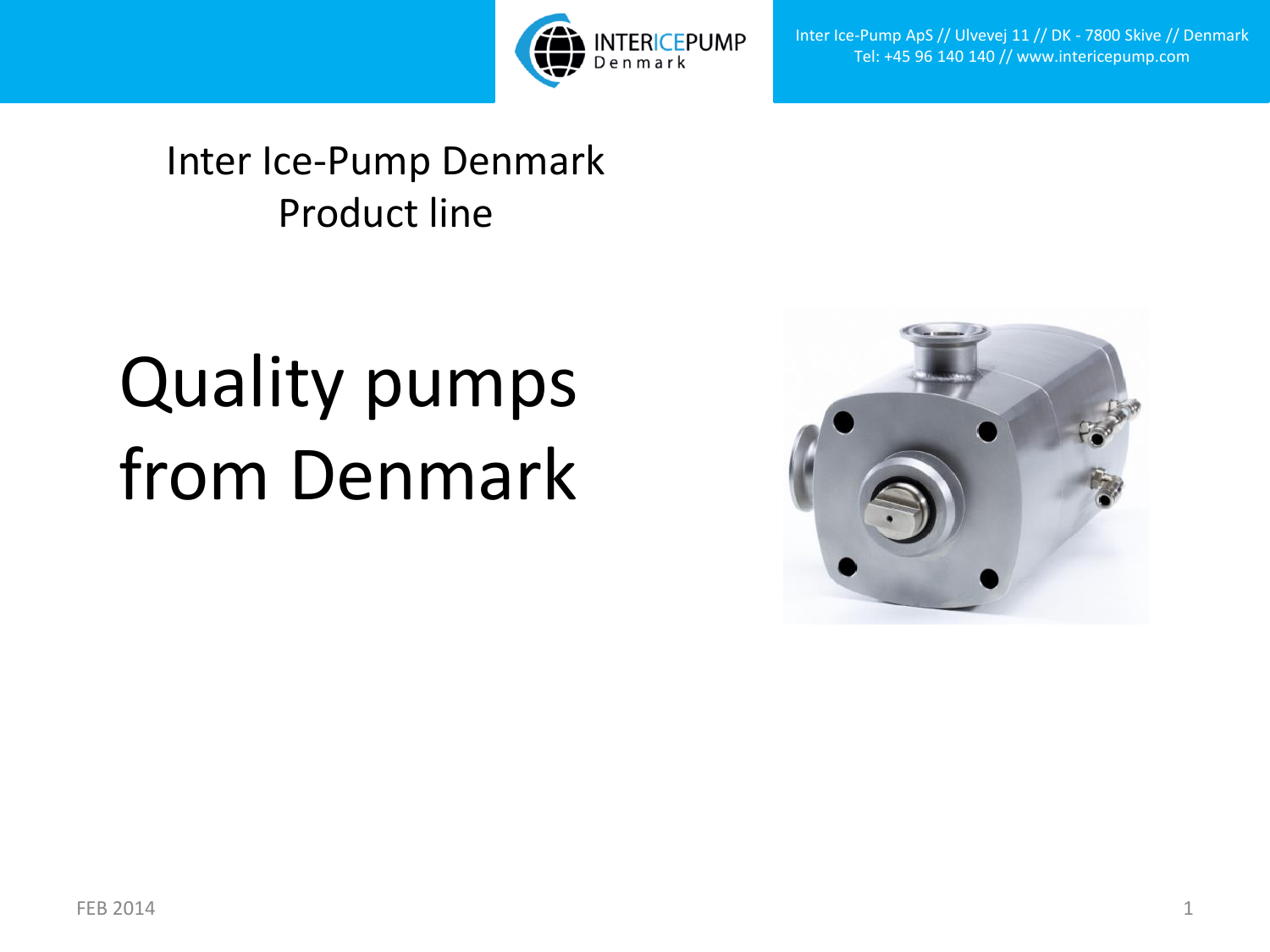

#### New Hoyer pumps

- With CIP
	- $\circ$  4 size from 400 l/h to 4000 l/h

- **Without CIP** 
	- <sup>o</sup> 3 size from 200 l/h to 2000 l/h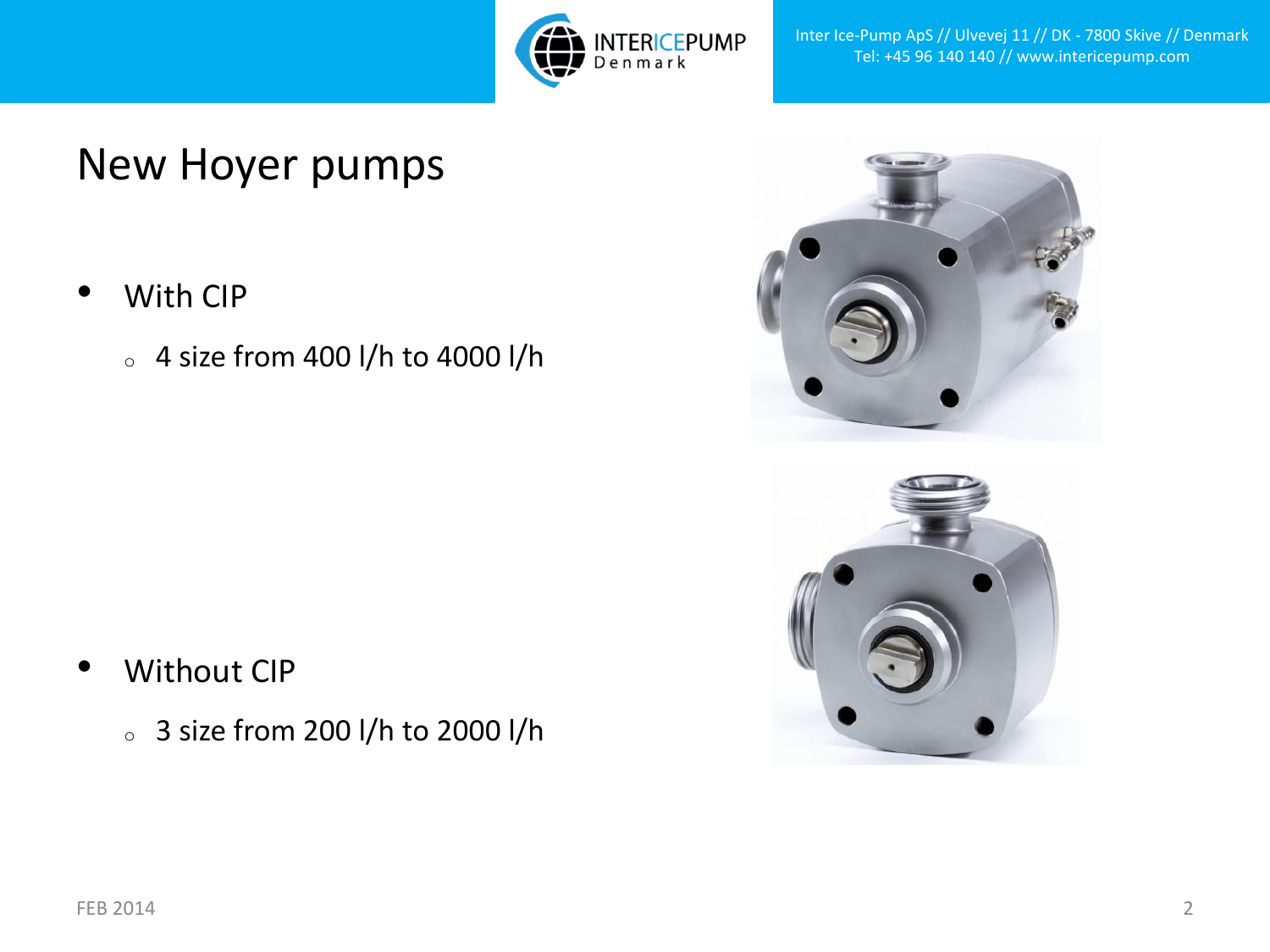

#### Renovated pump with and without CIP

- New chrome coating
- New spare parts
- New bushing
- New sealing
- Outside glassblowing
- Test

## $=$  NEW PUMP

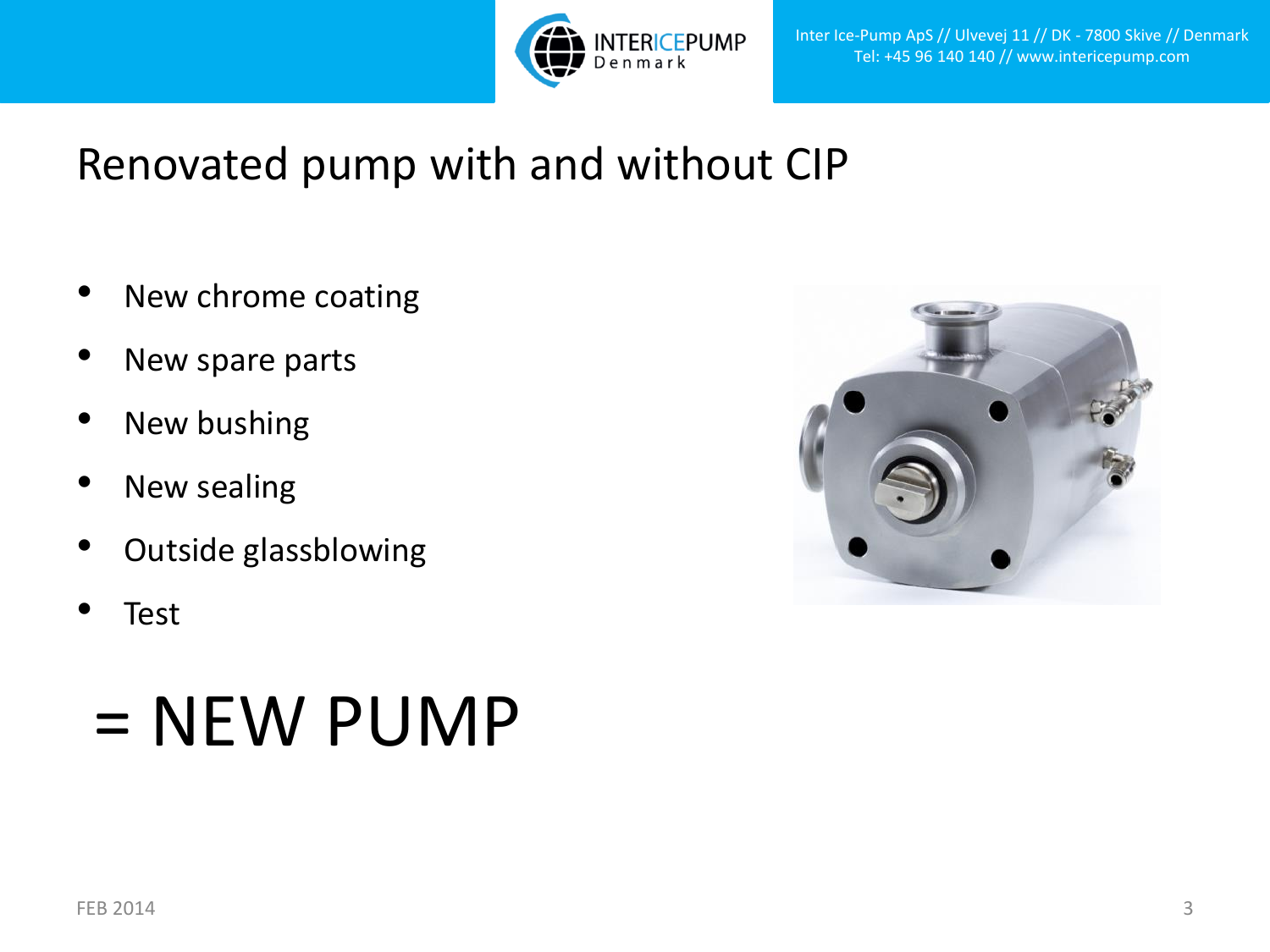

#### Hoyer Spare parts - Service kit

- $Pre assembly$
- Test
- Ready for mounting
- 20 step assembly guidance

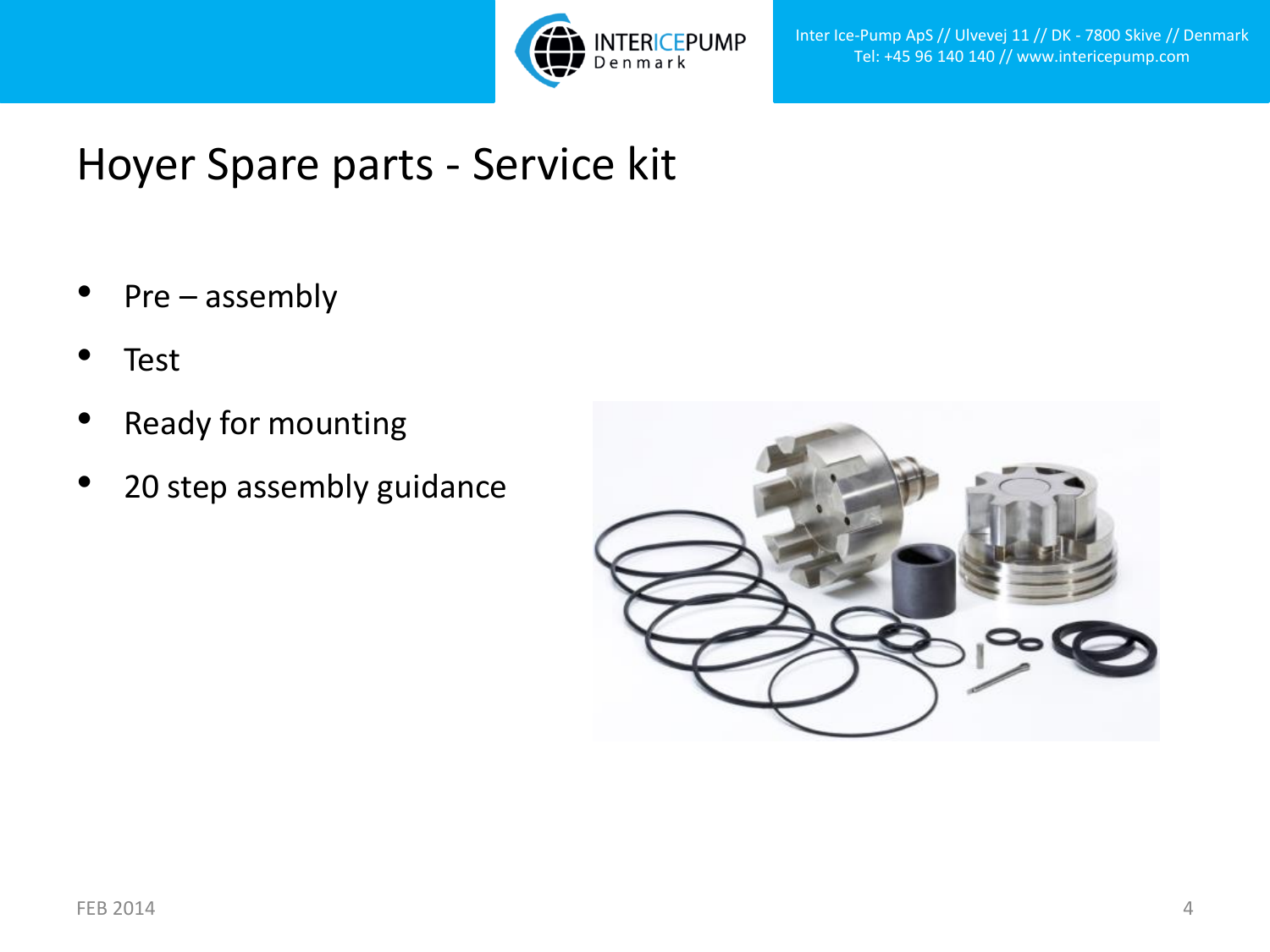

#### Other products – CREPACO Rotor wheel

- World wide patent
- CIP with 100 degree Celsius
- Resistant to all chemical CIP liquid
- Double as long durability
- High Danish quality
- Competitive price

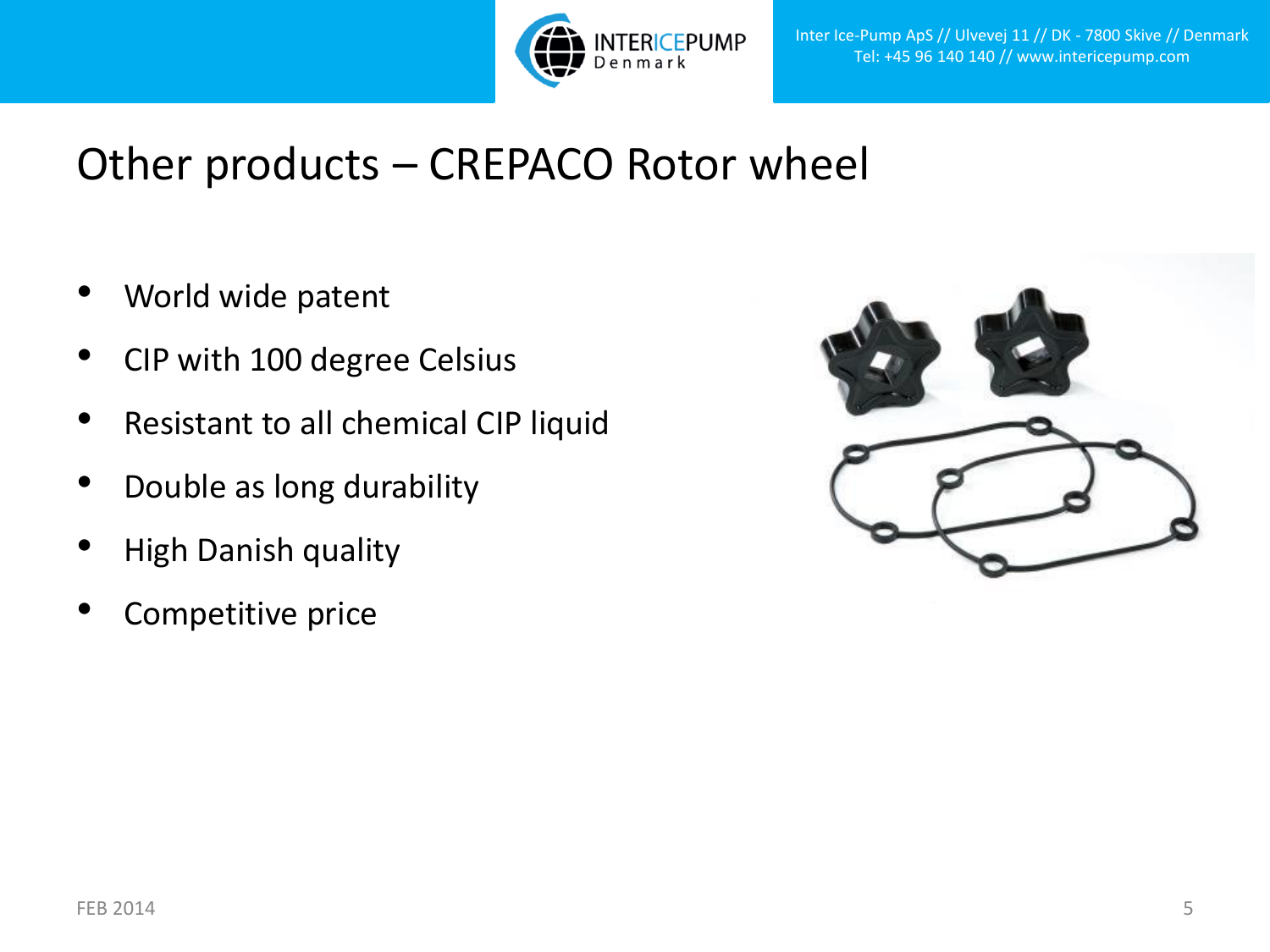

#### Other products – IIP pump

- Own development
- Perfect for OEM
- Hoyer technology inside
- 3 sizes from 500 l/h to 3000 l/h
- High Danish quality
- Competitive price

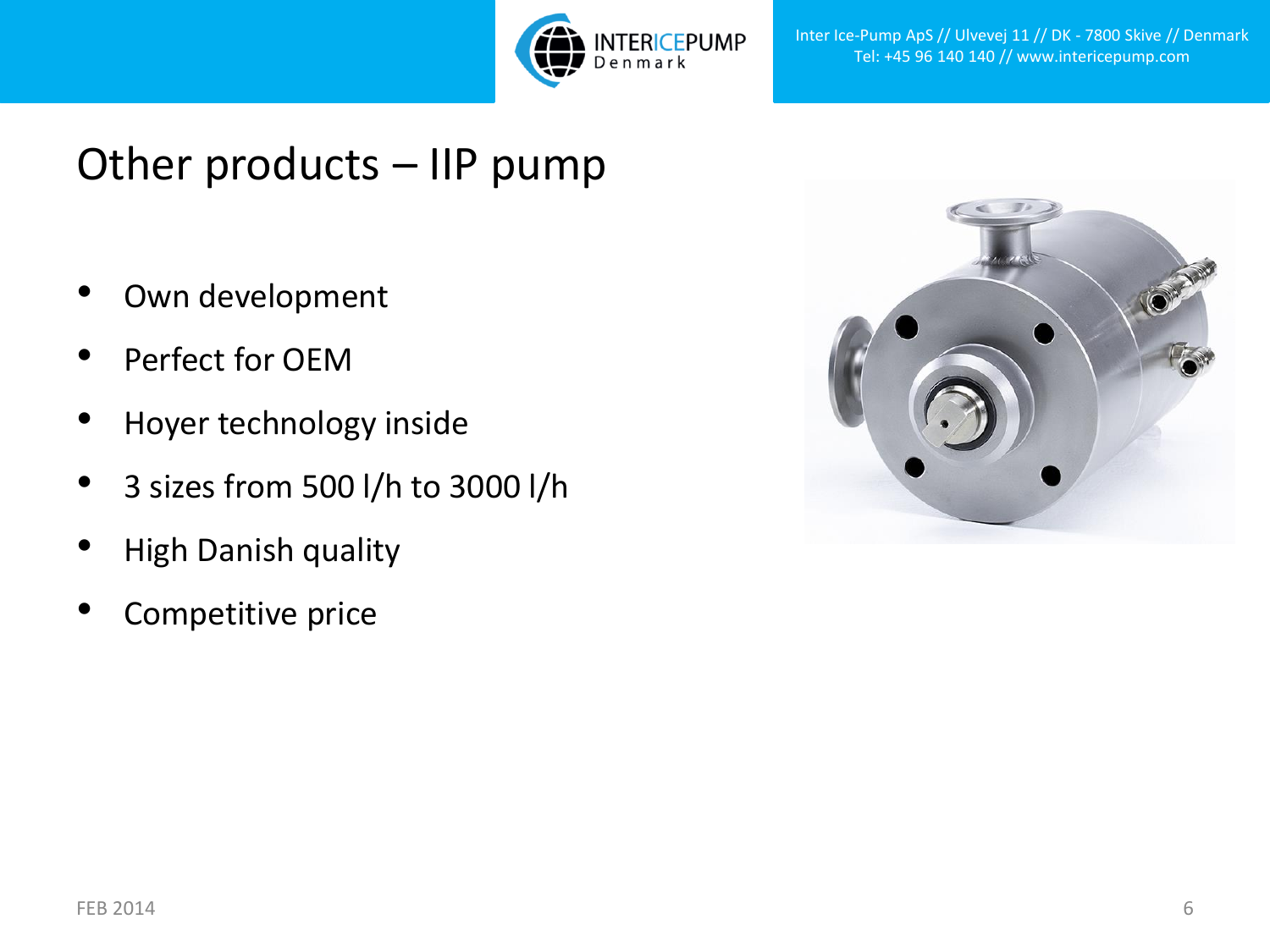

#### Other products – Scraping blades

- Hoyer
- APV / CREPACO
- GRAM
- Cherry Burell

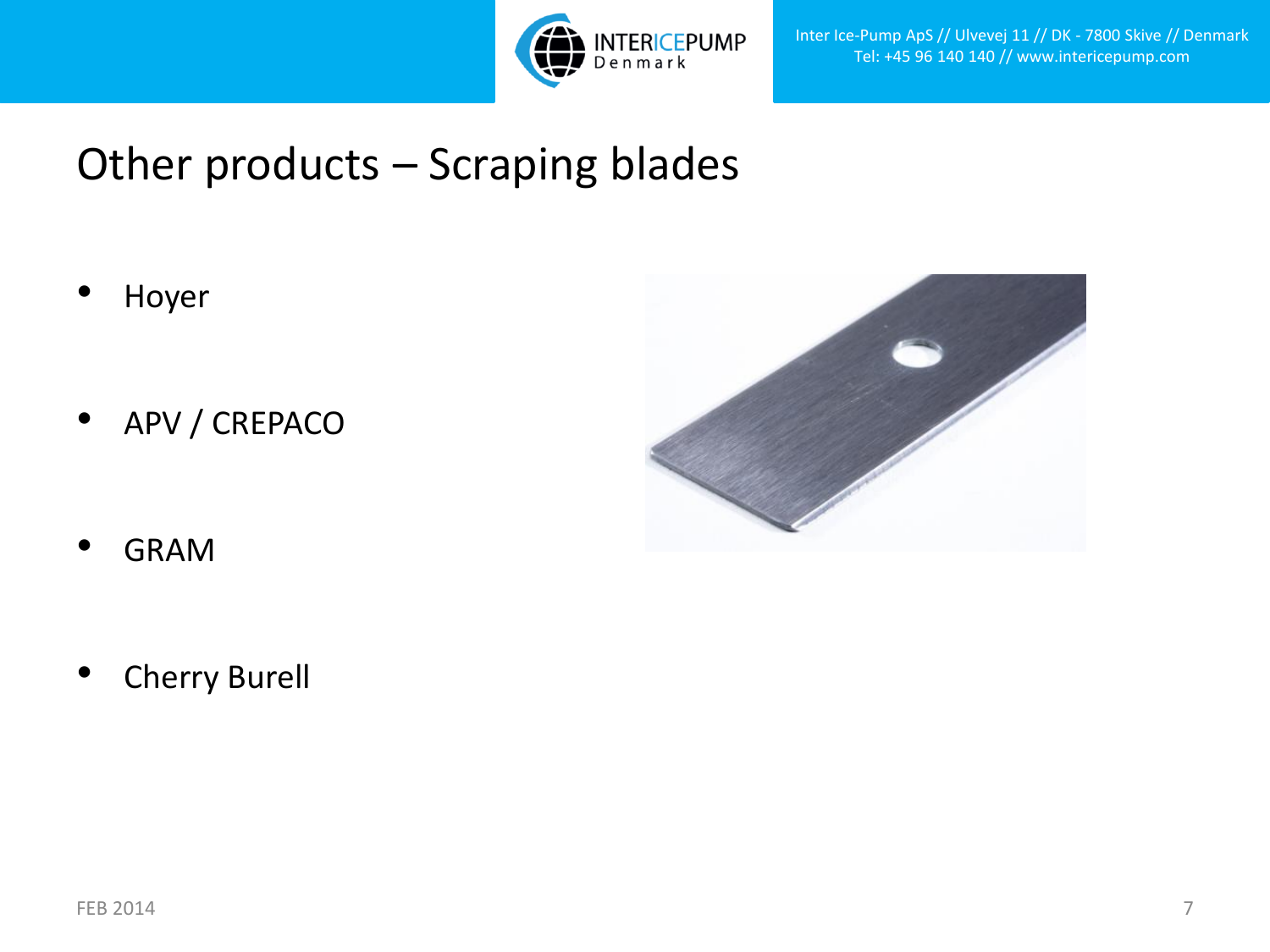

#### Other products - Hoyer Fruit Feeder FF 2000

- Pump house
- Rotor
- Lamellas